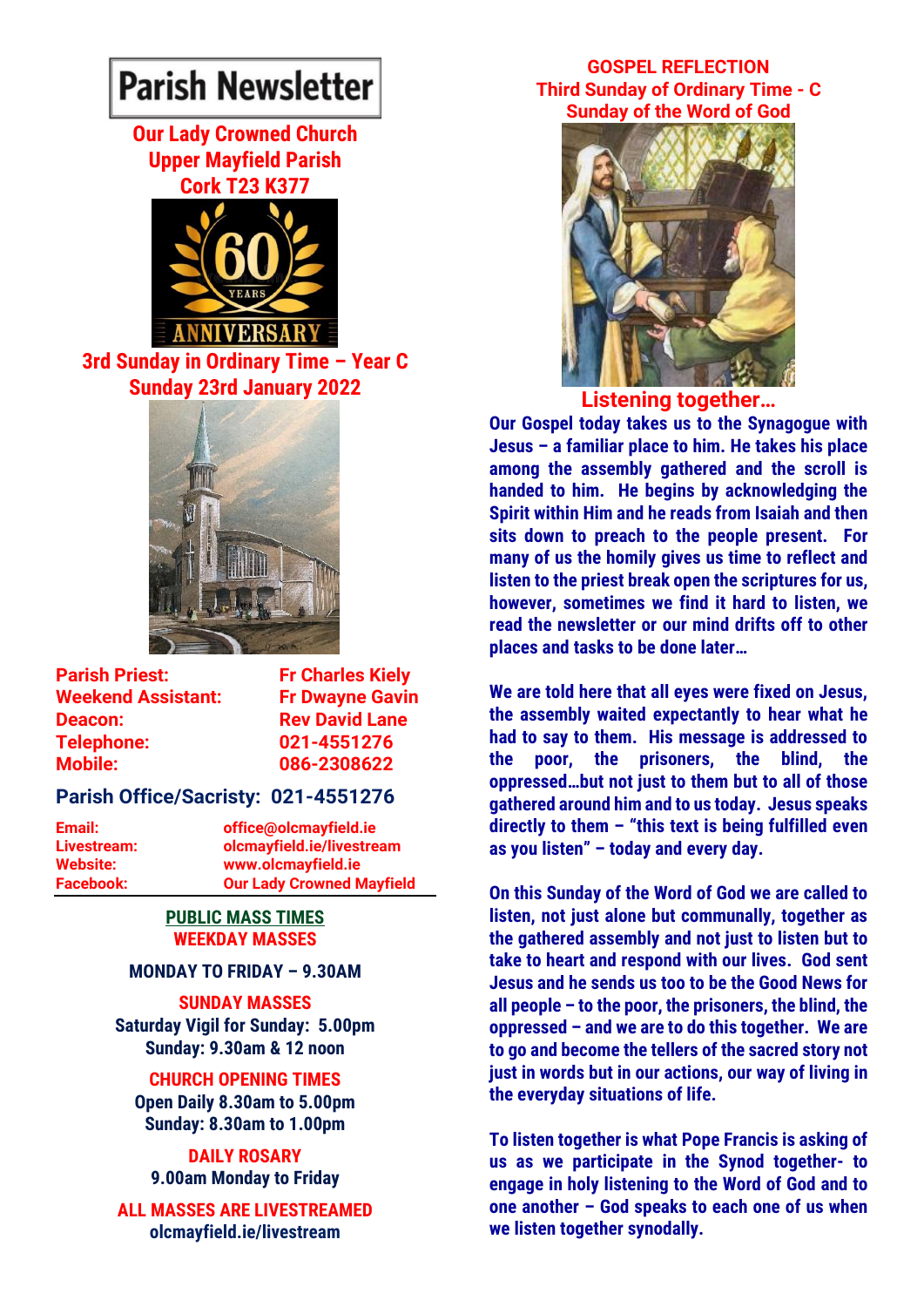

#### **RECENT DEATHS**

We extend our condolences and sympathies to the families of:

> **Joan Morrison – Silversprings Court John Morey – Gweedore Avenue Kenneth Courtney – Byefield Park Donal O'Shea – Sligo Paddy Noonan – Lotamore** May they rest in peace  $-$  Amen.

#### **FEAST DAYS THIS WEEK**

**Monday 24th St Francis de Sales Tuesday 25th Conversion of St Paul Wednesday 26th Ss Timothy & Titus Thursday 27th St Angela Merici St Thomas Aquinas** 

# **THE SYNODAL PATHWAY The website of the Synodal Pathway of the Catholic Church is: www.synod.ie**



WWW.SYNOD.IE



The Synodal Pathway of the Catholic Church in Ireland

# **Catholic Schools Week begins…**



#### **Ministers of the Word and Eucharist**

**NEW ROTAS for 2022** for Ministers of the Word and Eucharist are now available for collection in the Sacristy

# **Weekly Offertory Collection Envelopes TAX EFFICIENT DONATIONS**



The Parish Envelope Collection System continues again this year and the boxes of envelopes are available for collection this weekend after all Masses in the Parish Office/ Sacristy. If you wish to join the scheme and commence donations online please contact the Parish Office by email: **office@olc.ie** and we can send you on the relevant form to join up. We will allocate you a box number which you can use when making your online donation, either by setting up a standing order or through our website using the donate button.

When a parishioner makes a donation of over **€250** a year to the Offertory and Second Collections the Parish can reclaim an additional **33%** on this donation from the revenue once the parishioner has paid tax in the current tax year.

If you already have a box number from a prior year, you can continue to use that number on any donations made online or dropped into the Parish Office/ Sacristy at Our Lady Crowned Church.

> *Thank you, The Parish Finance Committee*

## **COVID-19 and PERSONAL SAFETY**



**CONFESSIONS** Confession available every Friday morning after the 9.30am Mass

**The Sacraments of First Holy Communion and Confirmation 2022 – Dates and times will be given during the coming week.**